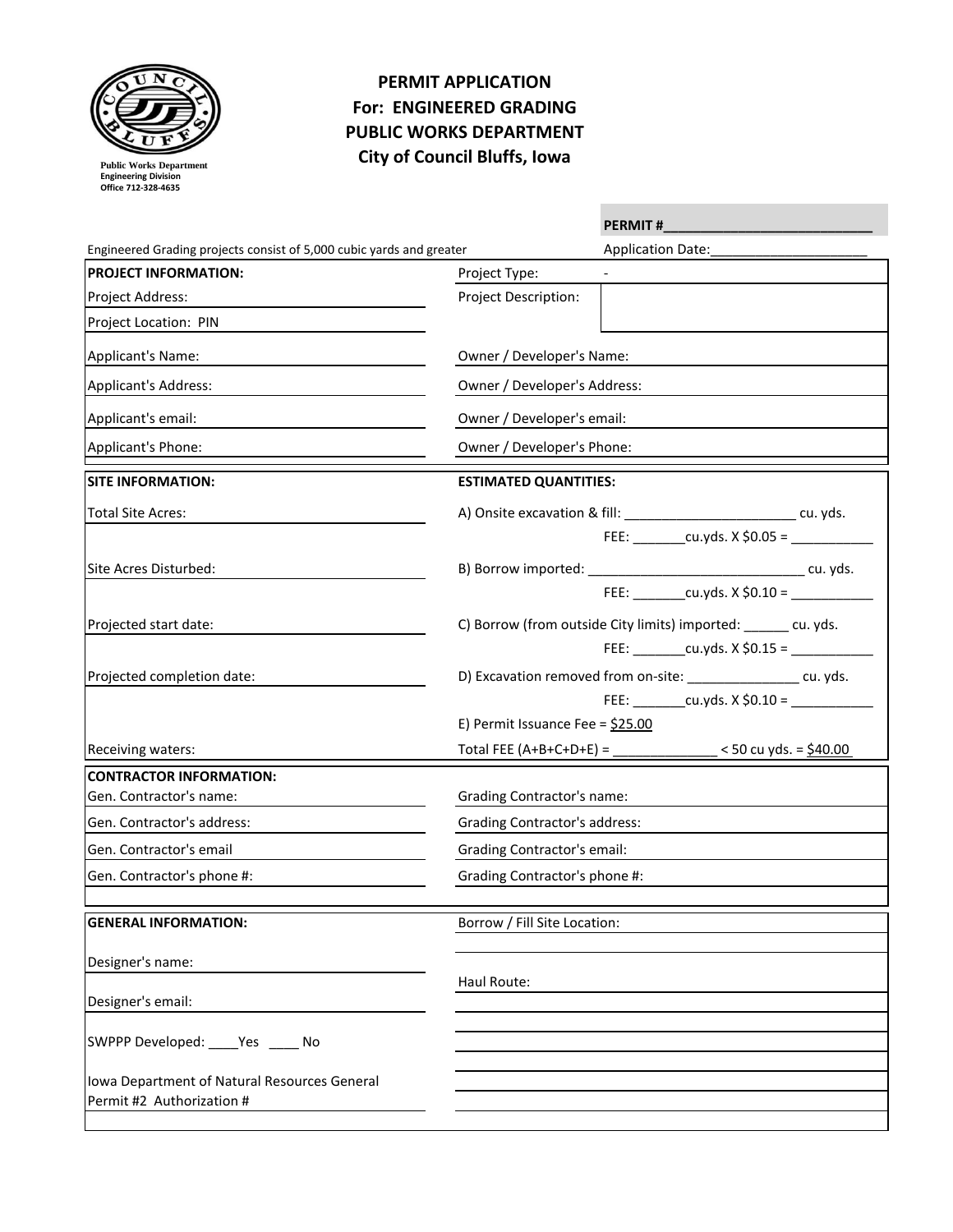## **City of Council Bluffs, Iowa Plan Review Submittal For Engineered Grading Design Certification**

| <b>PROJECT INFORMATION:</b>            |                            | Owner / Developer's Name:    |  |  |  |
|----------------------------------------|----------------------------|------------------------------|--|--|--|
| Project Name:                          |                            | Owner / Developer's Address: |  |  |  |
| Project Address:                       |                            | Owner / Developer's email:   |  |  |  |
| Contractor's Name:                     | Owner / Developer's Phone: |                              |  |  |  |
| Contractor's Address:                  |                            |                              |  |  |  |
| Contractor's Email:                    |                            |                              |  |  |  |
| Professional Civil Engineer of Record: |                            |                              |  |  |  |
| Civil Engineer of Record Firm Name:    |                            |                              |  |  |  |
| Firm Address:                          |                            |                              |  |  |  |
| City:                                  | State:                     | Zip:                         |  |  |  |

I hereby certify that these plans, specifications, report, and / or technical submission were prepared by me or under my direct supervision and responsible charge. I am a duly Registered Professional Engineer under the laws of the State of Iowa.

| (seal) |  |  |  |
|--------|--|--|--|
|        |  |  |  |
|        |  |  |  |
|        |  |  |  |
|        |  |  |  |
|        |  |  |  |
|        |  |  |  |

Signature Date

Iowa Registration #